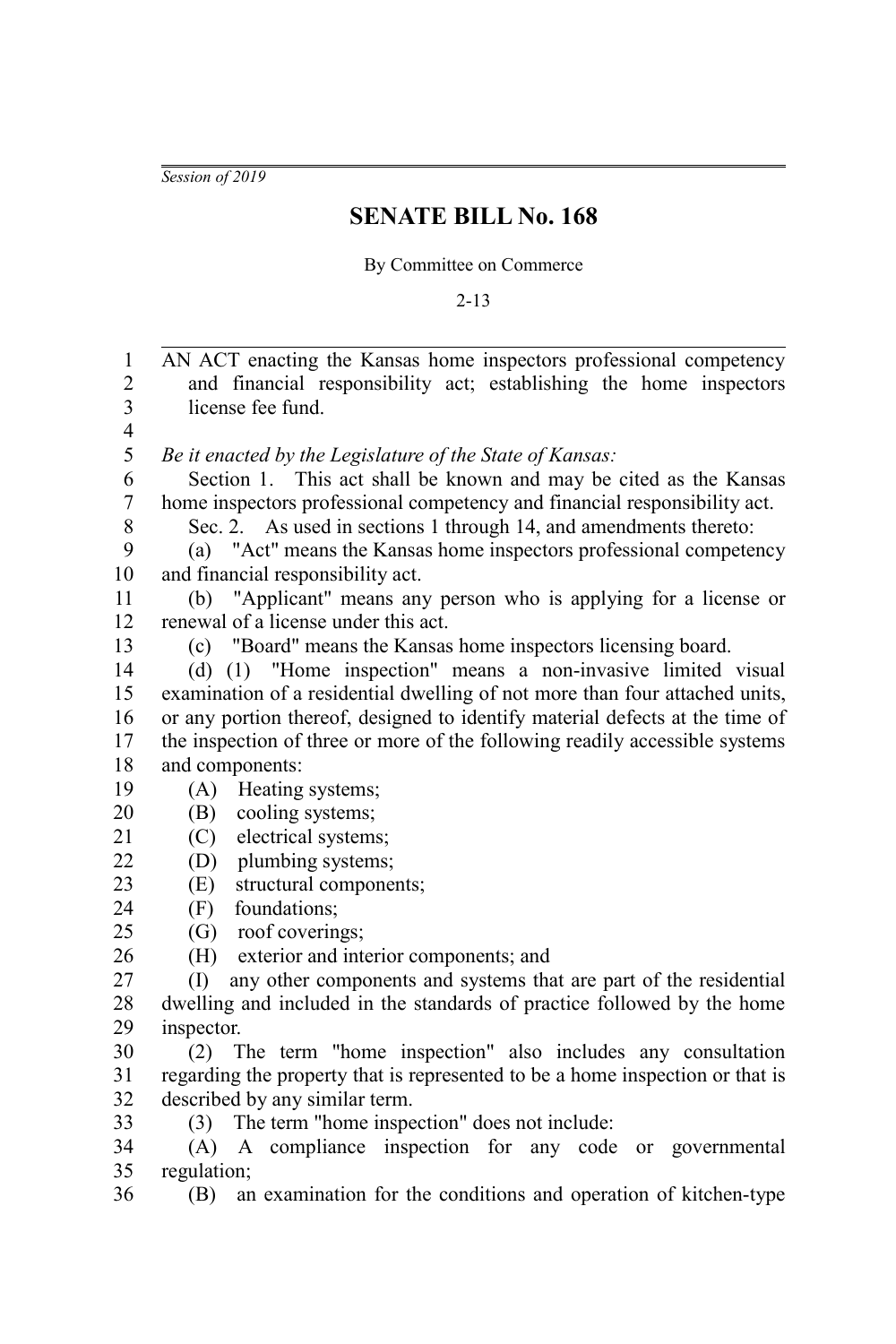appliances, on-site water supplies or wells, private waste systems, the determination of the presence of wood-destroying organisms or pests, or the presence of fungi, mold, bacteria, asbestos, lead-based paint, gases or conditions of air quality; and 1 2 3 4

(C) an examination and evaluation of only two or fewer of the components listed in subsection  $(c)(1)$ . 5 6

(e) "Home inspection report" means a written report on the results of a home inspection issued for a home inspection. The report shall include the following: 7 8 9

(1) A clear identification and description of those systems, structures or components that were inspected; 10 11

(2) a clear identification and description of those systems, structures or components designated to be inspected under the standards of practice approved by the board but that were not inspected, and the reason why they were not inspected; 12 13 14 15

(3) a clear identification and description of any material defects found to be in need of repair, including any recommendations for further evaluation; 16 17 18

19

(4) a completed pre-inspection agreement; and

(5) the name of the inspection company, name of the inspector conducting the inspection, the inspector's license number and the inspection company's contact information. 20 21 22

(f) "Home inspector" means an individual who performs a home inspection as defined in this act. 23 24

(g) "Licensee" means any person licensed as a home inspector under the Kansas home inspectors professional competence and financial responsibility act. 25 26 27

(h) "Material defect" means any condition that significantly affects the value, habitability or safety of the dwelling. Style, cosmetic defects or aesthetics shall not be considered in determining whether a system, structure or component is materially defective. 28 29 30 31

(i) (1) "Pre-inspection agreement" means a written contract between a customer and a home inspector to conduct a home inspection. The preinspection agreement shall contain, at a minimum, the following information: 32 33 34 35

36

43

(A) A clear description of the scope of the home inspection;

(B) a clear description of any limitations on the liability of the home inspector for any errors and omissions that may arise during the home inspection; and 37 38 39

(C) an identification of the standards of practice approved by the board that the home inspector will be following during the home inspection. 40 41 42

(2) Inspections completed for a bank, financial institution, relocation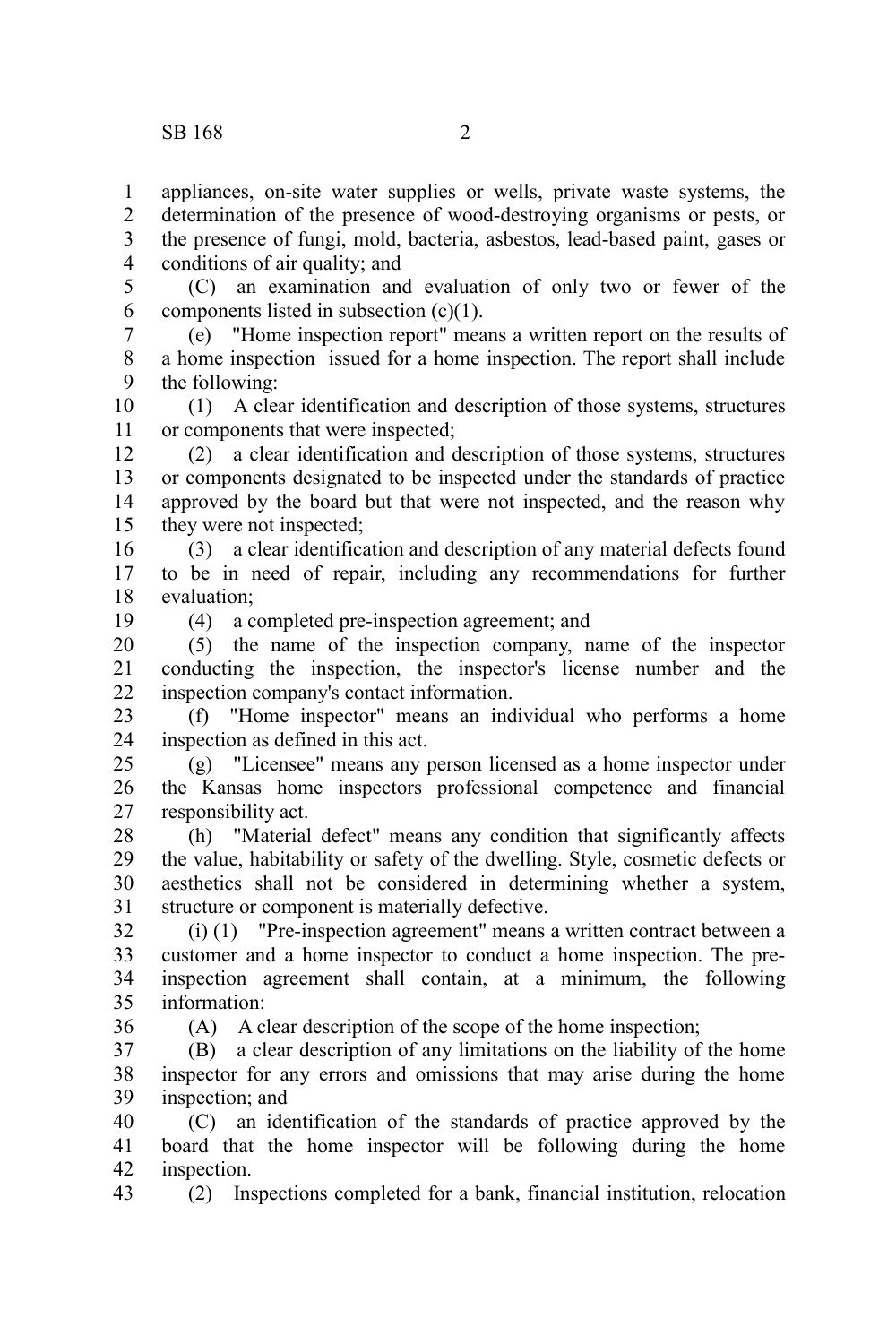company, or other entity that is purchasing the home as part of a relocation, foreclosure, or commercial investment may forgo the requirement for the pre-inspection agreement, provided that, the inspection report clearly states in bold size, 14-font or larger type that: "This inspection report was created for the exclusive use of the (list commercial client's name) and is not to be used for the transfer of this property to the end-user occupant and should not be used or relied upon by individuals purchasing the property." 1 2 3 4 5 6 7 8

(j) "Readily accessible" means available for visual inspection without requiring the moving of personal property, dismantling, use of destructive measures or actions that would likely involve risk to persons or property. 9 10 11

Sec. 3. (a) There is hereby established the Kansas home inspectors licensing board. The purpose of the board is to administer and enforce the provisions of the Kansas home inspectors professional competency and financial responsibility act, promote consumer protection, ensure professional competency and ensure the presence of a viable home inspection industry in this state. 12 13 14 15 16 17

(b) The board shall consist of five members to be appointed by the governor as follows: 18 19

(1) Three members shall be home inspectors who have actively been engaged in the practice of home inspections for at least five consecutive years immediately preceding their appointment and have completed at least 1,000 fee-paid home inspections; and 20 21 22 23

(2) two members shall be at-large members, neither of whom shall be a home inspector. 24 25

(c) Prior to September 1, 2019, the governor shall appoint the initial board members as specified in subsection (b). The board shall hold its first meeting prior to January 1, 2020, and elect a chairperson, vice-chairperson and secretary, meeting the qualification requirements of subsection (f). Following the first meeting of the board, the newly elected chairperson shall serve for a term of three years, the vice-chairperson shall serve for a term of three years, the secretary shall serve for a term of two years, and the remaining board members shall serve for terms of one year. After these initial terms have been completed, the board members shall serve terms as specified in subsection (d). The length of service of any member as an officer shall be one year as provided in subsection (f). 26 27 28 29 30 31 32 33 34 35 36

(d) Board members shall serve three-year terms, with no board member serving more than two consecutive terms of office. Upon the expiration of the term of office of any member, the governor shall appoint a successor, meeting the qualifications under this act. Each board member shall serve until a successor is appointed and qualified. There shall be at least one board member from each congressional district in the state of Kansas. If a suitable and qualified candidate from a district is not readily 37 38 39 40 41 42 43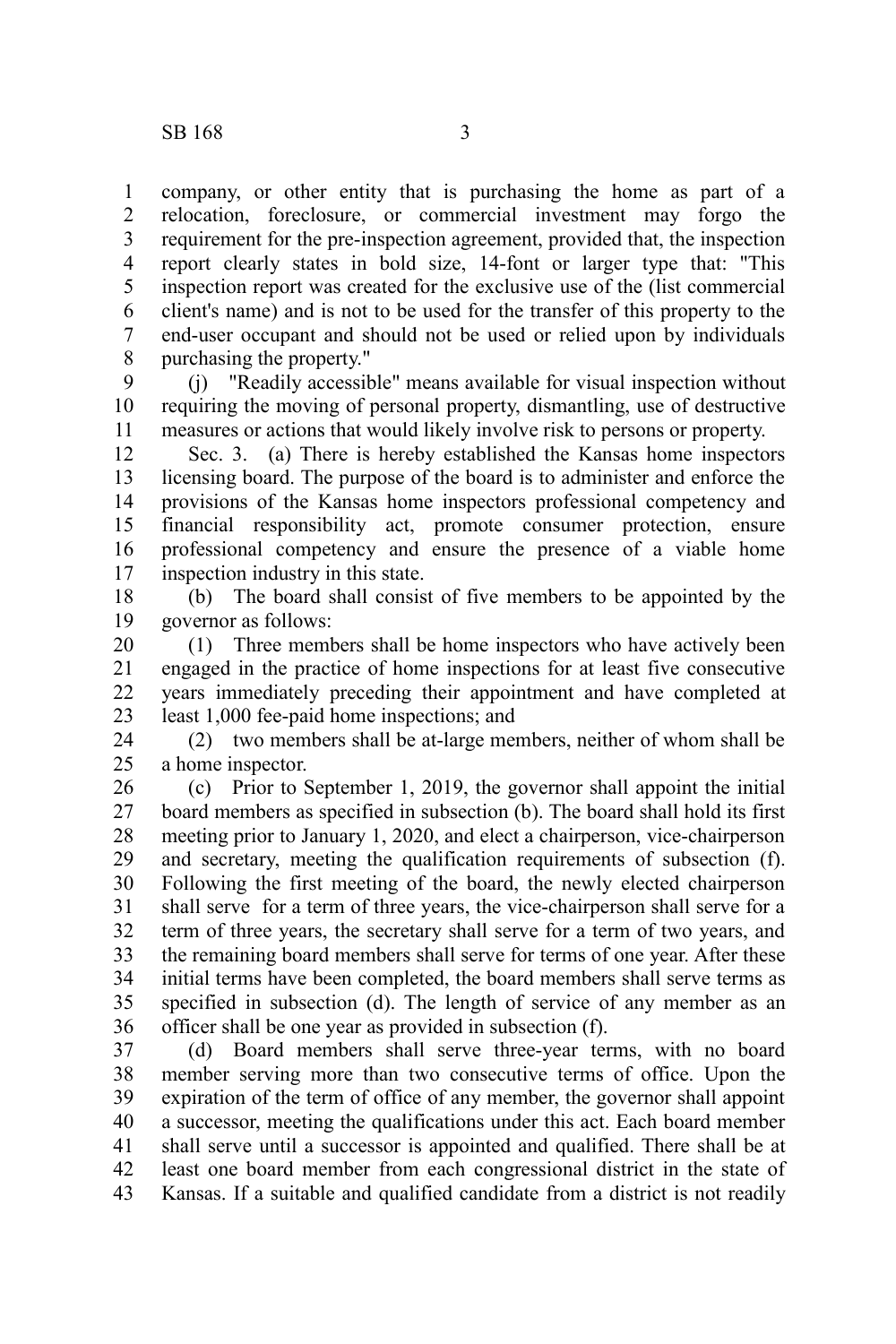available or willing to serve, the governor may make appointments from the other congressional districts. In such case, one member, selected by the governor, shall serve a conditional term until such time as a qualified member from the unrepresented district is appointed. 1 2 3 4

5

(e) In the event of a vacancy in the membership of the board for any reason other than the expiration of a board member's term of office, the governor shall appoint a successor meeting the qualifications of this act to fill the unexpired term. 6 7 8

(f) At the first board meeting in 2021, and each year thereafter, the board shall elect from its members a chairperson, vice-chairperson and secretary. Officers shall serve for 12 months and until a successor is elected. A member may serve a maximum of two consecutive terms of service as an officer in each respective position. Both the chairperson and the vice-chairperson shall be licensed home inspectors. The officers shall have the following duties: 9 10 11 12 13 14 15

(1) The chairperson shall preside over all meetings.

(2) The vice-chairperson shall preside over meetings in the absence of the chairperson. 17 18

(3) The secretary shall:

(A) Prepare, publish and maintain the minutes of the board meetings;

(B) prepare correspondence and provide administrative support as the chairperson may direct or as may be prescribed in the rules and regulations of the board; and 21 22 23

24

16

19 20

(C) maintain the records of the board.

(g) Subject to appropriation acts, the board may appoint executive staff, who shall be in the unclassified service. Executive staff shall receive an annual salary, which shall be fixed by the board and approved by the governor.  $25$ 26 27 28

(h) Subject to appropriation acts, the board may employ other employees, who shall be in the classified service or enter into contracts with organizations, as may be necessary, and make such other expenditures as necessary to properly carry out the provisions of this act. 29 30 31 32

(i) Each board member shall be paid compensation, subsistence allowances, mileage and other expenses as provided for in K.S.A. 75- 3223, and amendments thereto. 33 34 35

(j) The board shall hold meetings in such places and at such times as determined by the board or at the request of two or more of its members. A majority of the membership of the board shall constitute a quorum. 36 37 38

Sec. 4. The board shall have the following duties and powers under this act: 39 40

(a) Administer and enforce the provisions of the act; 41

(b) approve and adopt a standard of practice and a code of ethics; 42

(c) license qualified applicants as home inspectors pursuant to the act; 43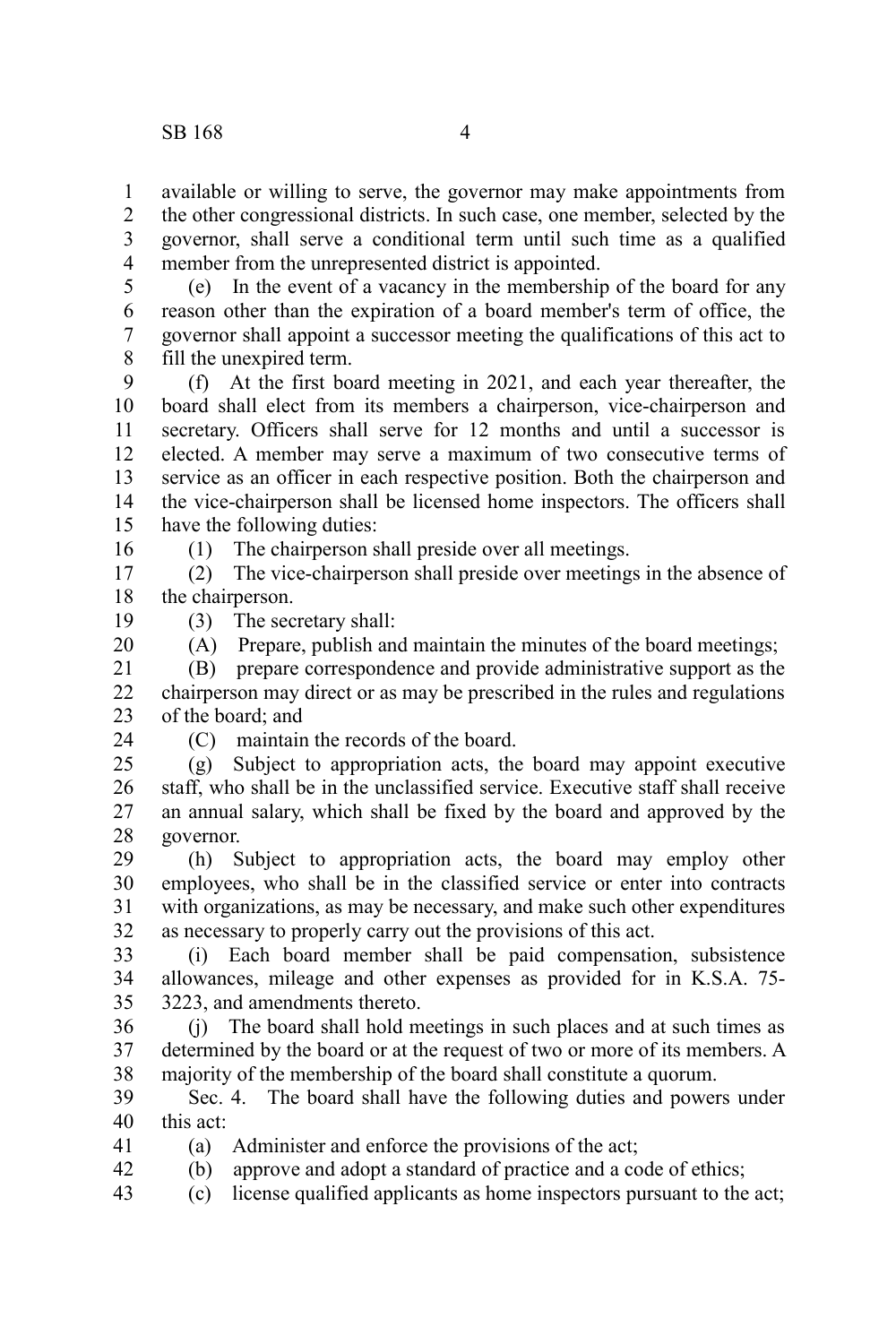(d) make all necessary investigations into the qualifications of or allegations of misconduct against an applicant and licensee. In connection with any investigation, the board or its duly authorized agents or employees shall, at all reasonable times, have access and the right to examine and copy any document, report, record or other physical evidence of any licensed home inspector or any document, report, record or other evidence maintained by and in the possession of any licensed home inspector; 1 2 3 4 5 6 7 8

(e) require the attendance and testimony of any licensed home inspector or the production for examination or copying of documents or any other physical evidence, if such evidence relates to qualifications for licensure or allegation of misconduct of an applicant or licensee; 9 10 11 12

(f) set standards and approve examinations to determine the qualifications of applicants for a license or license renewal; 13 14

(g) adopt any rules and regulations necessary to carry out the provisions of the act; 15 16

(h) set standards for approval and approve or disapprove courses of study, educational providers and providers of continuing education and continuing education courses; 17 18 19

(i) contract with agencies or consultants as necessary to assist the board in obtaining information about educational providers; 20 21

(j) establish guidelines for reciprocal licensing for inspectors from other jurisdictions with licensing requirements deemed by the board to be equal to or more stringent than the requirements of this act; and 22 23 24

(k) set fees for licenses, renewal licenses and licenses granted on the basis of reciprocity. 25 26

Sec. 5. (a) Applications for original licenses and renewals of licenses shall be made in writing or submitted electronically, as approved by the board, to the board on forms approved by the board and shall be accompanied by the appropriate fees prescribed by the board. 27 28 29 30

(b) The board may deny, suspend or revoke a license, or may impose probationary conditions on a licensee or applicant, if the licensee or applicant has engaged in any of the following conduct: 31 32 33

(1) Made a materially false or fraudulent statement in an application for a license or license renewal; 34 35

(2) been convicted of or plead guilty or nolo contendere in a court of competent jurisdiction to any misdemeanor involving dishonesty; 36 37

38

(3) intentionally falsified a home inspection report;

39 40

(4) perform any of the following acts as part of a home inspection:

(A) Inspect, for a fee, any property in which the home inspector has any personal or financial interest, unless the interest is disclosed in writing to the client before the home inspection is performed and the client signs an acknowledgment of receipt of the disclosure; 41 42 43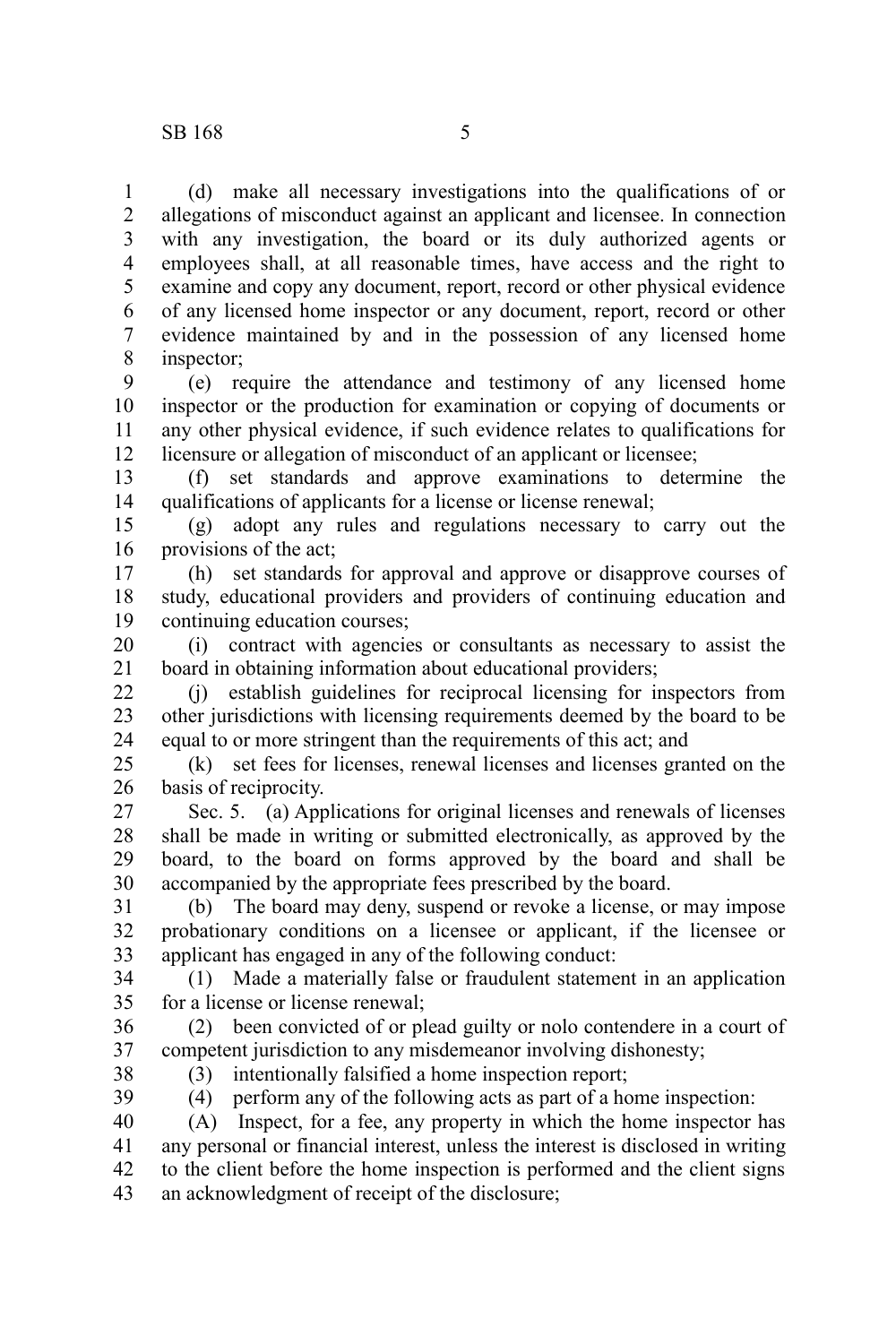(B) offer or deliver any commission, referral fee or any portion of an inspection fee for the referral of any business to the home inspector; and 1 2

3

(C) accept an engagement to perform a home inspection or to prepare a home inspection report in which the employment itself or the fee payable for the inspection is contingent upon the conclusions of the home inspection report, pre-established or prescribed findings or the closing of an underlying real estate transaction; 4 5 6 7

(5) include as a term or condition, in an agreement to conduct a home inspection, any provision that disclaims or limits the liability of the licensed home inspector to less than \$2,000 in the aggregate for each home inspection; 8 9 10 11

(6) fail to provide, when possible, a pre-inspection agreement to a client; 12 13

(7) fail to substantially follow the standards of practice and code of ethics established by the board; 14 15

(8) fail to respond, as requested by the board, to any summons for attendance and testimony or to produce documents or any other physical evidence during an investigation into the qualifications of or allegations of misconduct of an applicant or licensee; and 16 17 18 19

(9) violate any provision of the act or the rules and regulations adopted by the board pursuant to this act. 20 21

(c) (1) Except as provided in paragraph (2), the board shall refuse to issue a license to an applicant or licensee if the applicant or licensee has entered a plea of guilty or nolo contendere to, or has been convicted of: 22 23 24

(A) (i) An offense that upon conviction requires registration of the offender pursuant to the Kansas offender registration act; or 25 26

(ii) any offense under the law of another jurisdiction that upon conviction requires registration of the offender as a sexual offender under the law of the other jurisdiction, or that would constitute an offense under Kansas law that upon conviction requires the offender to register pursuant to the Kansas offender registration act; or 27 28 29 30 31

32

(B) (i) Any felony under Kansas law; or

(ii) any offense under the law of any other jurisdiction that would constitute a felony under Kansas law. 33 34

(2) The board may grant an original license pursuant to subsection (d) if the applicant's or licensee's application is received at least: 35 36

(A) 15 years after the date of the applicant's or licensee's discharge from postrelease supervision, completion of any nonprison sanction or suspension of the imposition of the sentence resulting from any plea of guilty or nolo contendere to or conviction of any offense specified in subsection  $(c)(1)(A)$ ; or 37 38 39 40 41

(B) five years after the date of the applicant's discharge from postrelease supervision, completion of any nonprison sanction or 42 43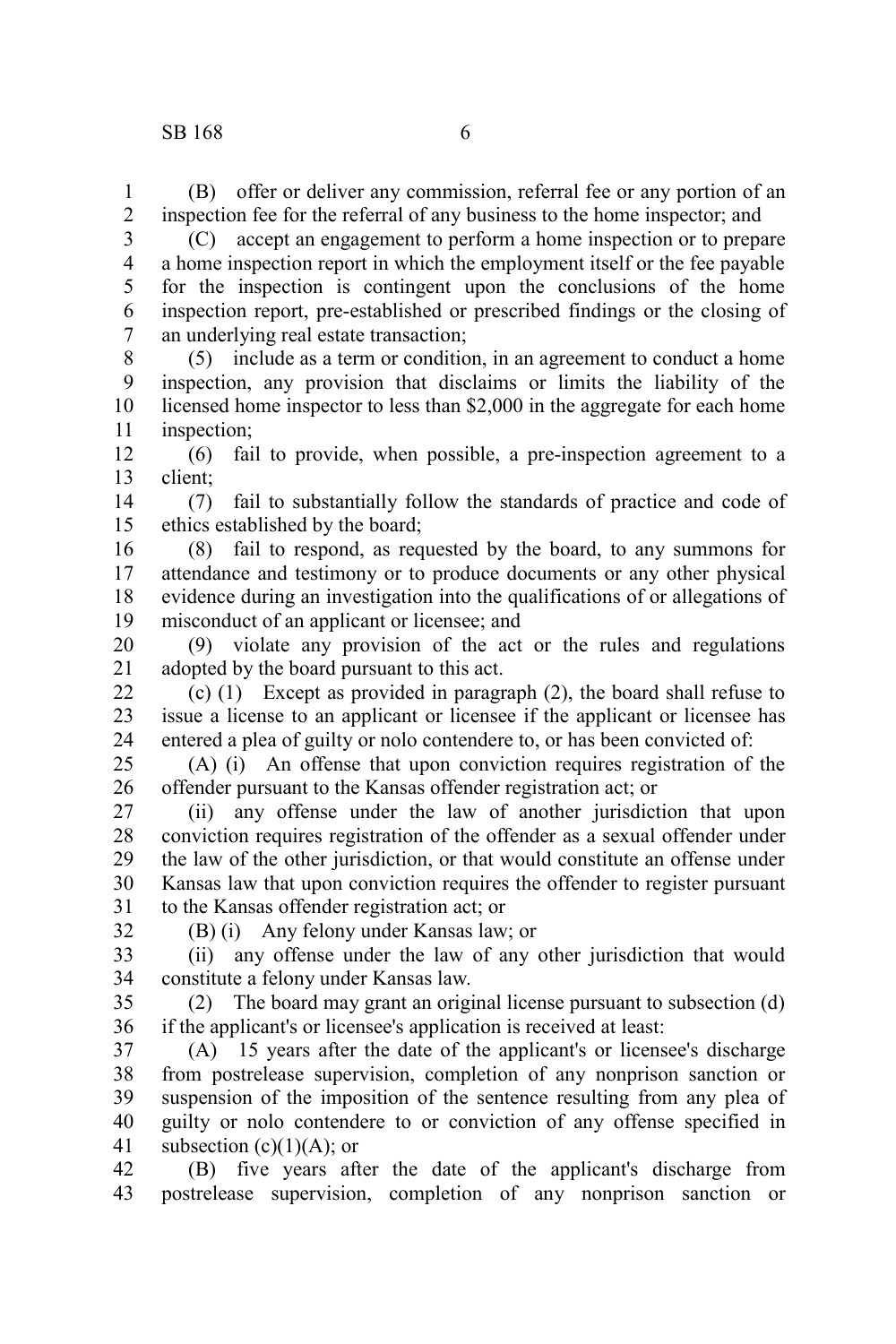suspension of the imposition of the sentence resulting from any plea of guilty or nolo contendere to or conviction of any offense specified in subsection  $(c)(1)(B)$ , whichever is applicable. 1 2 3

(3) For the purposes of this subsection, "postrelease supervision" shall have the meaning ascribed to it in K.S.A. 2018 Supp. 21-6803, and amendments thereto. 4 5 6

(4) For the purposes of this subsection, "nonprison sanction" shall have the meaning ascribed to it in K.S.A. 2018 Supp. 21-6803, and amendments thereto. 7 8 9

(d) (1) The board may renew or grant an original license to an applicant or licensee who has entered a plea of guilty or nolo contendere to, or has been convicted of any crime listed in subsection  $(c)(1)$  if the applicant or licensee presents to the board satisfactory proof that the applicant or licensee now bears a good reputation for honesty, trustworthiness, integrity and competence to transact the business of a licensed home inspector in such a manner as to safeguard the interest of the public. The burden of proof shall be on the applicant or licensee to present such evidence to the board. 10 11 12 13 14 15 16 17 18

(2) In determining whether the applicant or licensee presently has a good reputation as required by paragraph (1), the board shall consider the following factors: 19 20 21

(A) The extent and nature of the applicant's or licensee's past criminal activity; 22 23

(B) the age of the applicant or licensee at the time of the commission of the crime or crimes; 24 25

(C) the amount of time elapsed since the applicant's or licensee's last criminal activity; 26 27

(D) the conduct and work activity of the applicant or licensee prior to and following the criminal activity; 28 29

(E) evidence of the applicant's or licensee's rehabilitation or rehabilitative effort; and 30 31

(F) any other evidence offered by the applicant of the applicant's or licensee's present fitness for a license. 32 33

(e) In addition to, or in lieu of any other administrative, civil or criminal remedy provided by law, if the board determines after notice, and an opportunity for a hearing in accordance with the Kansas administrative procedures act, that a licensee has violated any provision of this act or any rule and regulation adopted hereunder, the board may impose on such licensee a civil fine not to exceed \$500 for each violation. 34 35 36 37 38 39

(f) All proceedings pursuant to this section shall be conducted in accordance with the provisions of the Kansas administrative procedure act. Persons aggrieved by a final order of the board may appeal pursuant to the provisions of the Kansas judicial review act. 40 41 42 43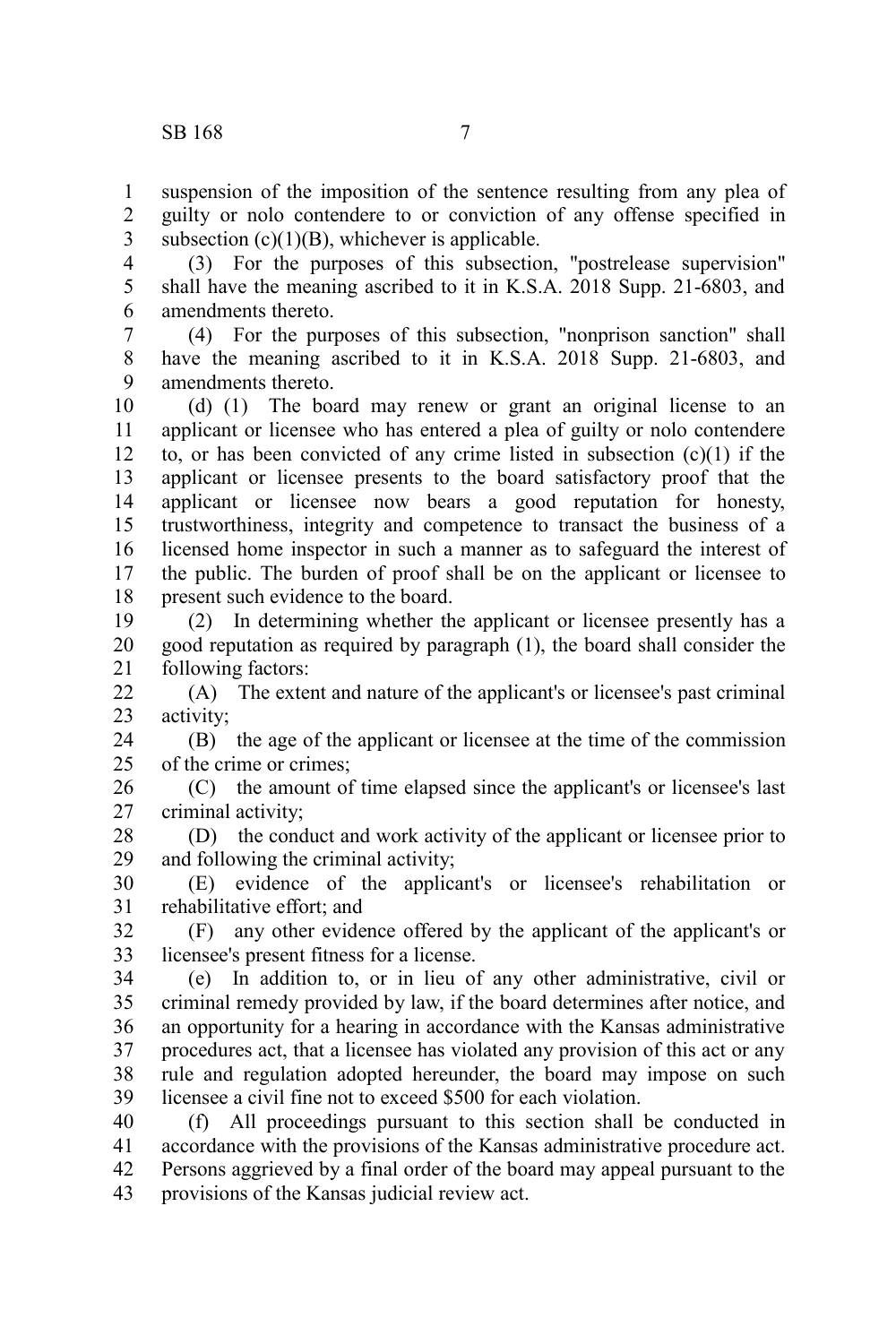- Sec. 6. (a) The board shall set reasonable fees as provided for by this act, except for limitations on the amounts of certain fees as follows: 1 2
- (1) For an application for an original license, \$200; (2) for renewal of a license, \$200; 3
- 4 5
- (3) for late renewal, an additional amount not to exceed \$50; (4) for reinstatement of an expired or revoked license, \$300; and
- 6 7
- (5) for a duplicate copy of a license certificate, \$25.

(b) The board may charge a fee not to exceed \$500 to review an application packet submitted for approval by an education provider for pre-license courses or a fee not to exceed \$50 to review an application packet for an education provider for continuing education classes. 8 9 10 11

Sec. 7. (a) Whenever any person has engaged in any act or practice that constitutes a violation of this act or the rules and regulations of the board, the board may institute an action in the district court of the county in which the person resides or in the district court in the county in which such act or practice occurred for an injunction to enforce compliance with this act or the rules and regulations. The board shall not be required to give any bond or pay any filing fee for initiating the action. Upon a showing that the person has engaged in any act or practice in violation of this act or the rules and regulations, the court may enjoin such acts or practices and may make any orders necessary to conserve, protect and disburse any funds involved. In addition to any other civil penalties or remedies, a conviction of a violation of this act shall constitute a class A misdemeanor. 12 13 14 15 16 17 18 19 20 21 22 23

Sec. 8. The attorney general shall represent the board in all actions and proceedings brought by or against the board, except that the board may hire independent counsel in addition to, or in lieu of, representation by the attorney general. All fees and expenses of any independent counsel shall be paid out of the home inspectors license fee fund. 24 25 26 27 28

Sec. 9. The board shall remit all moneys received by the board from fees, charges or penalties to the state treasurer in accordance with the provisions of K.S.A. 75-4215, and amendments thereto. Upon receipt of each such remittance, the state treasurer shall deposit the entire amount in the state treasury to the credit of the home inspectors license fee fund, which is hereby established. All expenditures from the home inspectors license fee fund shall be made in accordance with appropriation acts upon warrants of the director of accounts and reports issued pursuant to vouchers approved by the board or by a person or persons designated by the board. 29 30 31 32 33 34 35 36 37 38

Sec. 10. (a) On and after January 1, 2020, any individual performing home inspections as defined in this act shall hold a current and valid license issued by the board. 39 40 41

- (b) An applicant for a license or license renewal must: 42
- (1) Be at least 18 years of age; 43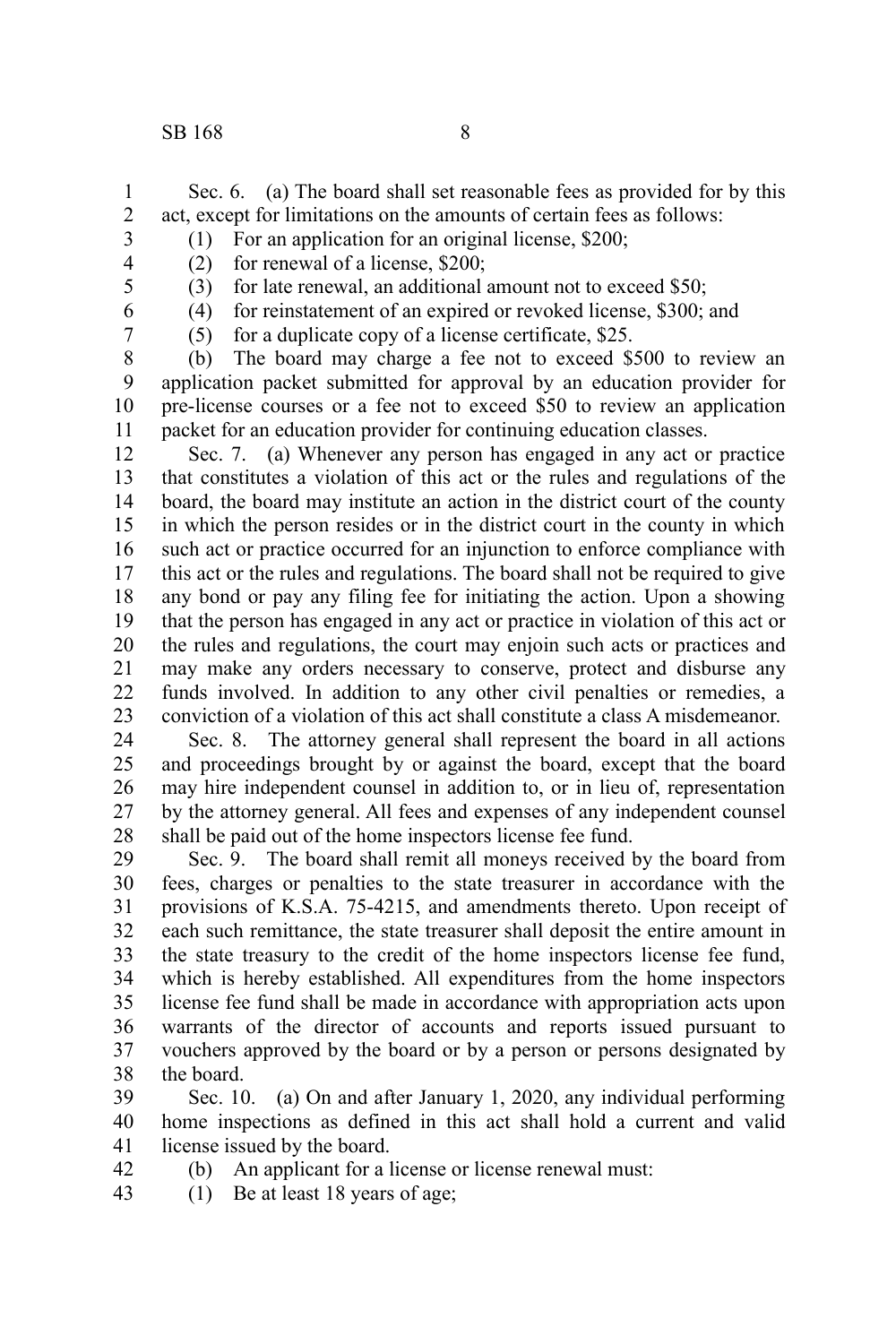## SB 168 9

(2) submit proof of current general liability insurance coverage in an amount of \$100,000 or more to the board; 1 2

(3) demonstrate proof of financial responsibility to the board by the submission of one of the following: 3 4

5

(A) A policy of errors and omissions insurance coverage;

(B) a surety bond in an amount not less than \$10,000. Each applicant for a license or license renewal electing to provide the board a surety bond as a condition of license, shall file with the board a surety bond in the amount of not less than \$10,000 per year. Such bond shall be issued by a corporate surety authorized to do business in this state. The surety bond shall state the effective date and the expiration date, if available. The applicant shall be named as principal. The bond shall be to the state of Kansas and shall be conditioned upon the applicant faithfully performing all contracts entered into by the applicant, complying with all provisions of this act and following all rules and regulations of the board. Regardless of the number of claims made against the bond or the number of years the bond remains in force, the aggregate liability of the surety shall in no event exceed the amount of the bond. The bond may be terminated at any time by the surety upon sending 30 days' notice in writing to the principal, the obligee and the board; 6 7 8 9 10 11 12 13 14 15 16 17 18 19 20

(C) an irrevocable letter of credit not less than \$10,000, issued by a bank that is insured by the federal deposit insurance corporation or its successor, initially issued for a term of at least one year and that by its terms is automatically renewed at each expiration date for at least an additional one-year term, unless at least 30 days prior written notice of intention not to renew is provided to the board; or 21 22 23 24 25 26

(D) proof of the maintenance of a minimum balance of \$10,000 in an escrow account in a Kansas financial institution, as defined in K.S.A. 16- 117, and amendments thereto, provided that the escrow account shall maintain the minimum balance through the term of the licensee's license as a home inspector. The board shall be notified in writing by the financial institution within 10 days if the amount in the escrow account falls below the \$10,000 minimum balance. Upon notification, the board shall suspend the licensee's license as a home inspector until the escrow account minimum balance is restored to \$10,000; 27 28 29 30 31 32 33 34 35

(4) have successfully completed and passed a proctored written or electronic exam that has been approved by the board and psychometrically evaluated, unless the applicant was previously registered by the state of Kansas as a home inspector under the provisions of K.S.A. 58-4501 through 58-4514, as in effect prior to July 1, 2013. 36 37 38 39 40

(5) annually, obtain a minimum of 16 hours of continuing education through courses approved by the board. No continuing education is required for initial applicants applying after July 1 of any year for that 41 42 43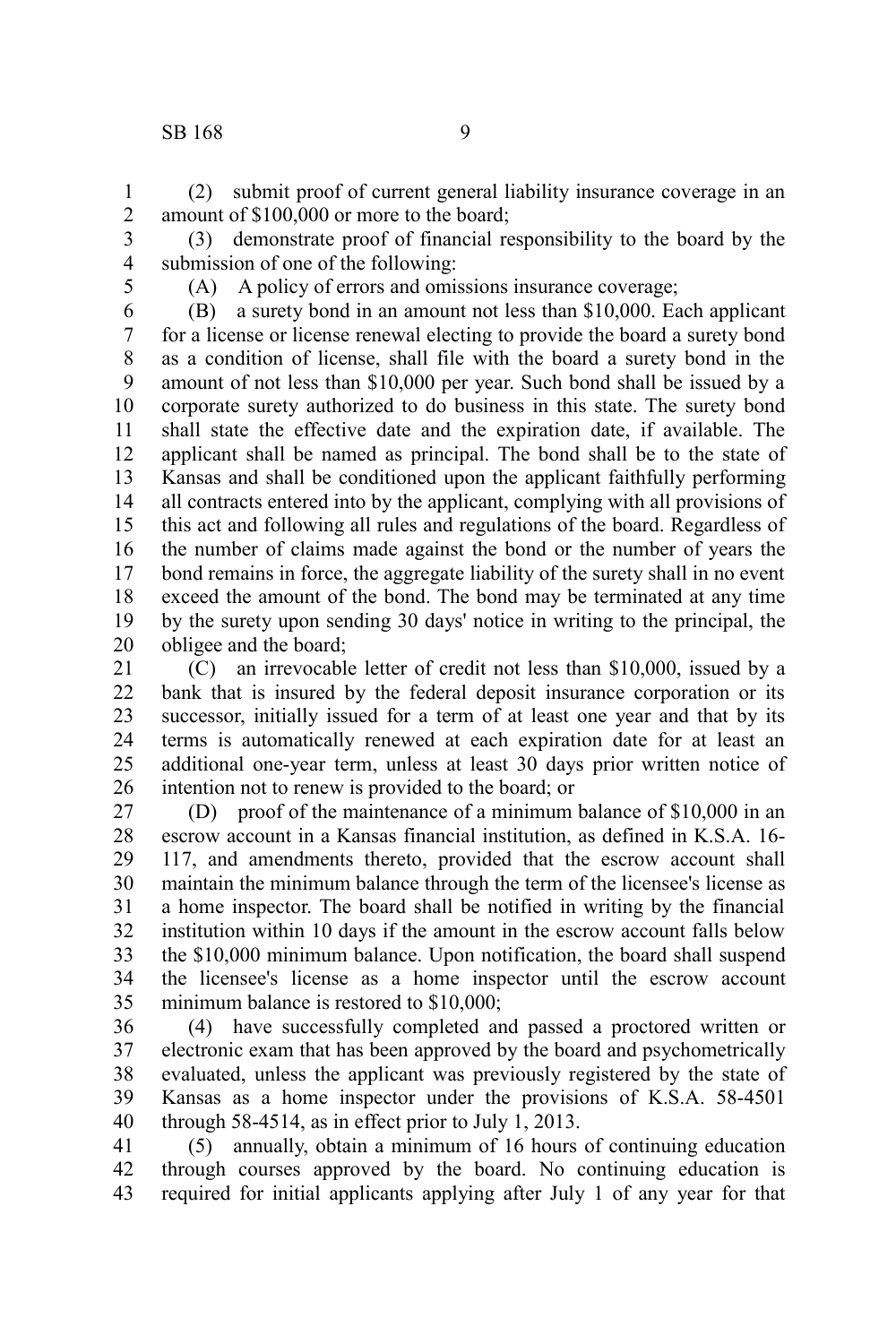year; 1

(6) shall retain a copy of each of the following documents, pertaining to each home inspection performed by or at the direction of the home inspector, for a period of 24 months commencing on the first day of the month in which the document is issued or on the expiration date of the written agreement for the home inspection, whichever is later: 2 3 4 5 6

7 8 (A) The home inspection agreement; (B) the home inspection report; and

(C) any other information prescribed by the rules and regulations of the board; and 9 10

11

(7) have satisfied one of the following requirements:

(A) Have successfully completed and passed a course of study of at least 90 hours of training to include: (i) A minimum of 60 hours of classroom and field training approved by the board; and (ii) up to 30 hours, which may be through distance learning, offered by an educational provider approved by the board; or 12 13 14 15 16

(B) have been actively and continually engaged in the practice of conducting home inspections for not less than two years prior to July 1, 2019, and have completed not fewer than 250 fee-paid home inspections. 17 18 19

(c) The board, by rules and regulations, shall establish the date for license renewals, which may be on an annual or biennial basis. A licensee that has not renewed the licensee's license by the expiration date may not conduct home inspections until the license is renewed. 20 21 22 23

(d) The board may grant inactive status to a licensee who meets all the requirements for renewal except for completion of continuing education upon written request of the licensee and the payment of an inactive status fee not to exceed \$50. The license shall become active upon approval of the board following completion of all continuing education requirements and payment of the renewal fee. A licensee whose license is inactive shall not conduct home inspections during the time the license is in inactive status. 24 25 26 27 28 29 30 31

(e) The board may reinstate a license that has been expired or revoked upon application on a form provided by the board and payment of any required fees established by the board. The board may establish standards for reinstatement, including a requirement that an applicant, whose license was revoked or that has been expired for more than one year, successfully completes an approved examination. 32 33 34 35 36 37

(f) (1) As part of an application for an original license or in connection with any investigation of any licensee, the board shall require an applicant or a licensee to be fingerprinted and submit to a state and national criminal history record check. The fingerprints shall be used to identify the individual and to determine whether the individual has a record of criminal history in this state or other jurisdiction. The board shall 38 39 40 41 42 43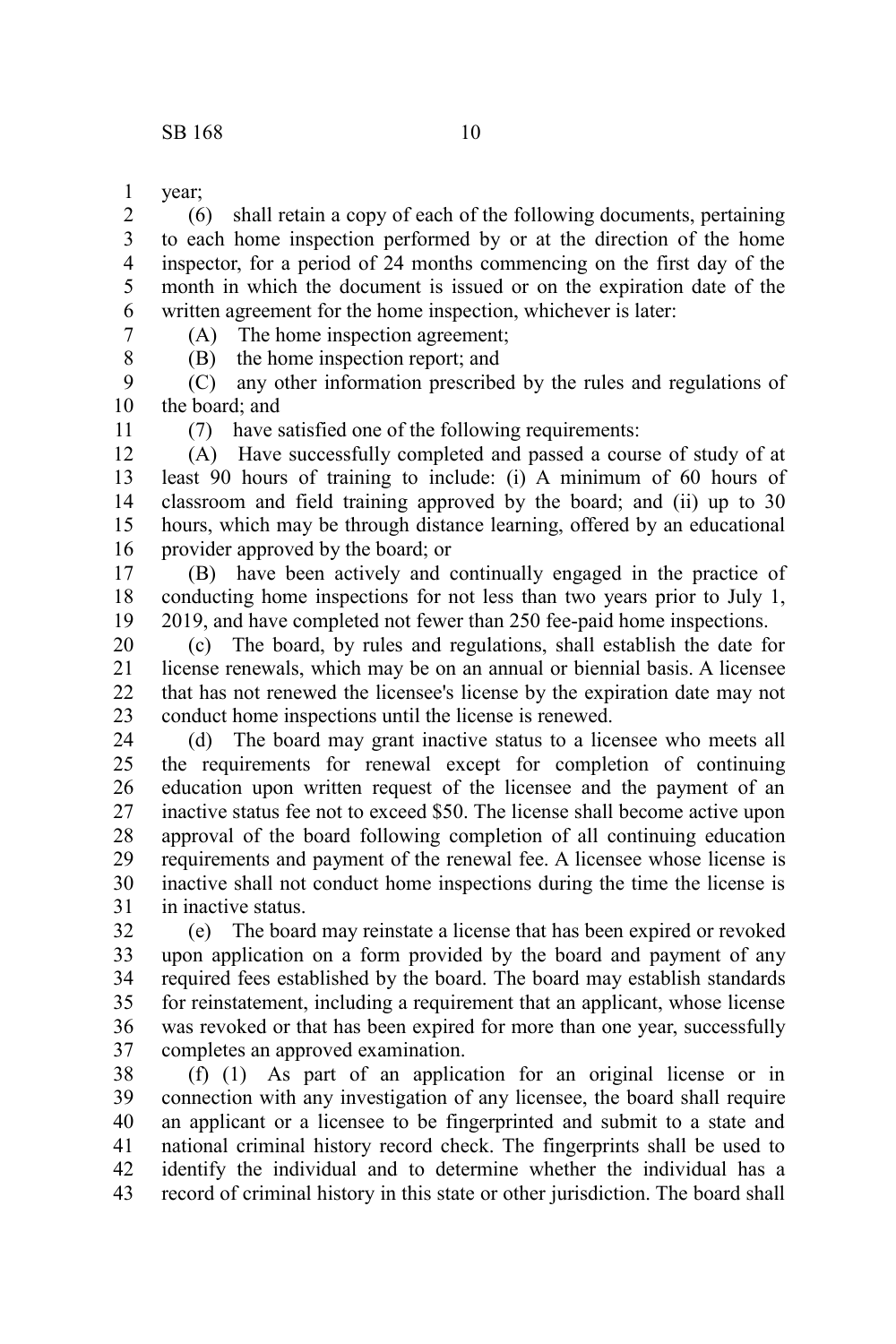submit the fingerprints to the Kansas bureau of investigation or the federal bureau of investigation, as necessary, for the state and national criminal history record check. The commission shall use the information obtained from fingerprinting and the criminal history record check for purposes of verifying the identification of the person and in the official determination of the qualifications and fitness of the person to be issued or to maintain a license. 1 2 3 4 5 6 7

(2) Local and state law enforcement officers or an authorized thirdparty vendor shall assist the board in taking and processing fingerprints. 8 9

(3) The board may fix and collect a nonrefundable fee from an applicant or licensee in an amount set by the board as necessary to reimburse the board or local or state law enforcement for the cost of fingerprinting, the criminal history record check and administrative costs. 10 11 12 13

(4) Employees of a licensed home inspector who will be on site during an inspection must be under the direct control and supervision of the licensed inspector, must provide fingerprints and submit to a criminal history record check pursuant to this subsection and must meet the requirements regarding criminal history for a licensee pursuant to section 5, and amendments thereto. Tradesmen or contractors performing a single component or single system evaluation, or a combination of any two systems or components, as provided by the rules and regulations of the board, and while acting within the scope of that occupation and as an independent contractor on behalf of the licensed home inspector, shall be exempt from the criminal history record check requirement. 14 15 16 17 18 19 20 21 22 23 24

(5) License renewals shall not require a criminal history record check pursuant to this subsection, however applicants shall be required, as part of the renewal process, to sign an affirmation that they have not been convicted of a crime described in section 5, and amendments thereto, since the initial application. 25 26 27 28 29

Sec. 11. This act shall apply to all individuals who conduct home inspections for compensation, but shall not apply to the following individuals who are exempted from the provisions of the act: 30 31 32

(a) A tradesman or contractor performing a single component or system evaluation, or a combination of any two components or systems as identified in the rules and regulations of the board, while acting within the scope of that occupation; 33 34 35 36

(b) an individual employed by the state of Kansas or a political subdivision of the state who, within the scope of such employment and in the discharge of such public duties, inspects property or buildings for compliance with requirements safeguarding life, health or property; 37 38 39 40

(c) an individual licensed by the state of Kansas as an architect while acting within the scope of that license; 41 42

(d) an individual licensed by the state of Kansas as a professional 43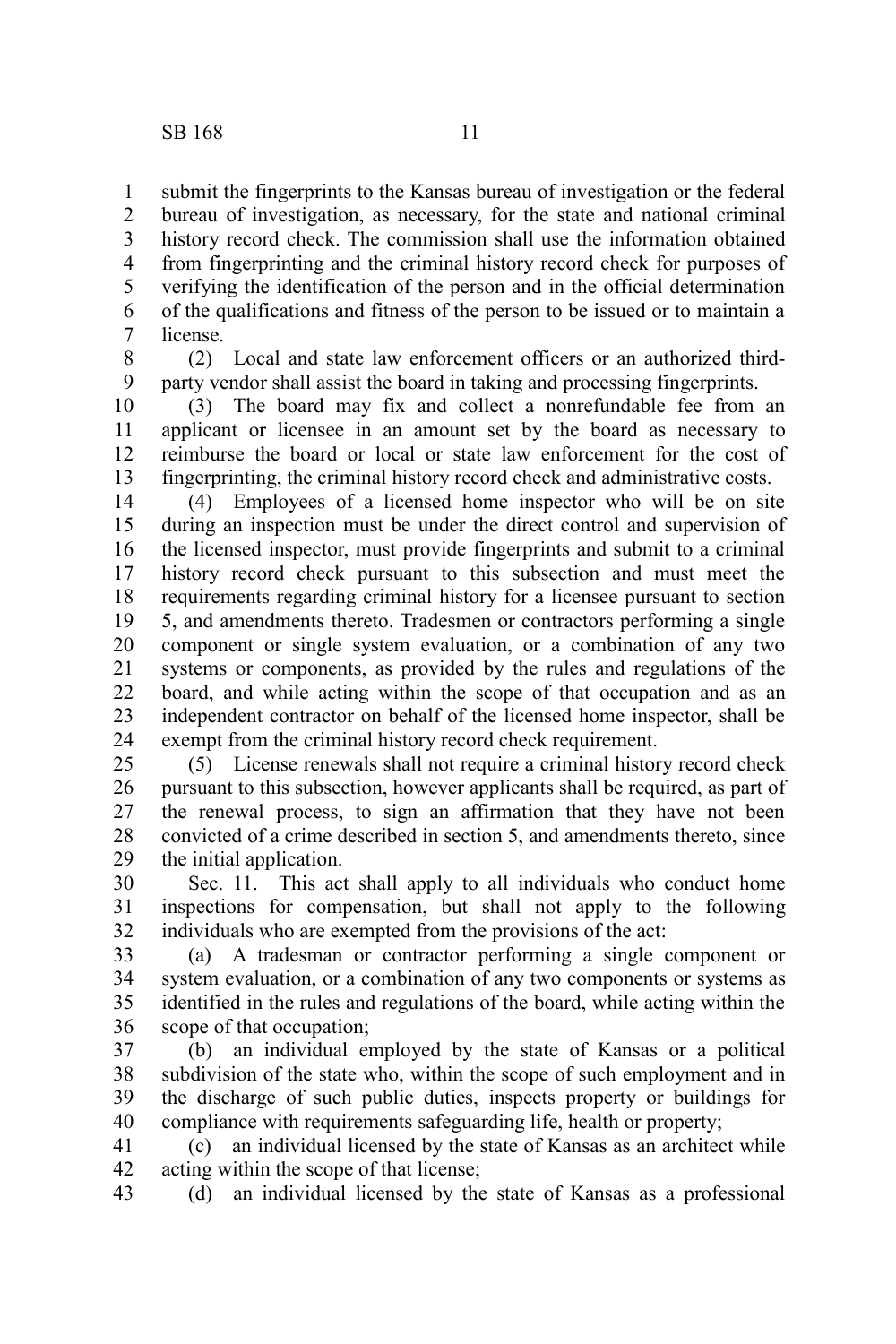engineer while acting within the scope of that license; 1

(e) an individual licensed by the state of Kansas as a real estate appraiser while acting within the scope of that license; 2 3

(f) an individual licensed by the state of Kansas as a real estate broker or salesperson while acting within the scope of that license; 4 5

(g) an individual employed as an insurance adjuster while acting within the scope of that occupation; 6 7

(h) an individual licensed as a manufactured home manufacturer while acting within the scope of that license; 8 9

(i) an individual employed by a manufactured home manufacturer while acting within the scope of that occupation; 10 11

(j) a modular home manufacturer or modular home manufacturer's representative reviewing a residential dwelling built by the manufacturer for the purpose of evaluating the residential dwelling; 12 13 14

(k) an individual licensed as a manufactured home dealer while acting within the scope of that license: 15 16

(l) an individual employed as a manufactured home installer while acting within the scope of that occupation; 17 18

(m) an individual licensed by the state of Kansas as an insurance agent while acting within the scope of that license; 19 20

(n) a homebuilder or homebuilder's representative reviewing a residential dwelling built by the homebuilder for the purpose of evaluating the residential dwelling; 21 22 23

(o) an individual providing services as a pest exterminator or chemical applicator while acting within the scope of that occupation and not providing services that would constitute a home inspection under this act; and 24 25 26 27

(p) an individual who is not licensed as a home inspector, may assist a licensed home inspector in the performance of an inspection provided that the person is supervised at the inspection site by a licensed home inspector, and any home inspection report rendered in connection with the home inspection is reviewed and signed by the licensed home inspector. An individual who is an employee or an independent contractor of the licensed home inspector shall submit to a criminal history record check as provided in section 10, and amendments thereto, and meet the requirements regarding criminal history applicable to a licensee, as provided by section 5, and amendments thereto, except as provided in section  $10(f)(4)$ , and amendments thereto. 28 29 30 31 32 33 34 35 36 37 38

Sec. 12. (a) It shall be unlawful for an individual to perform a home inspection as defined in section 2, and amendments thereto, without being licensed under the Kansas home inspectors professional competency and financial responsibility act. 39 40 41 42

(b) Violation of this section is a class A nonperson misdemeanor. 43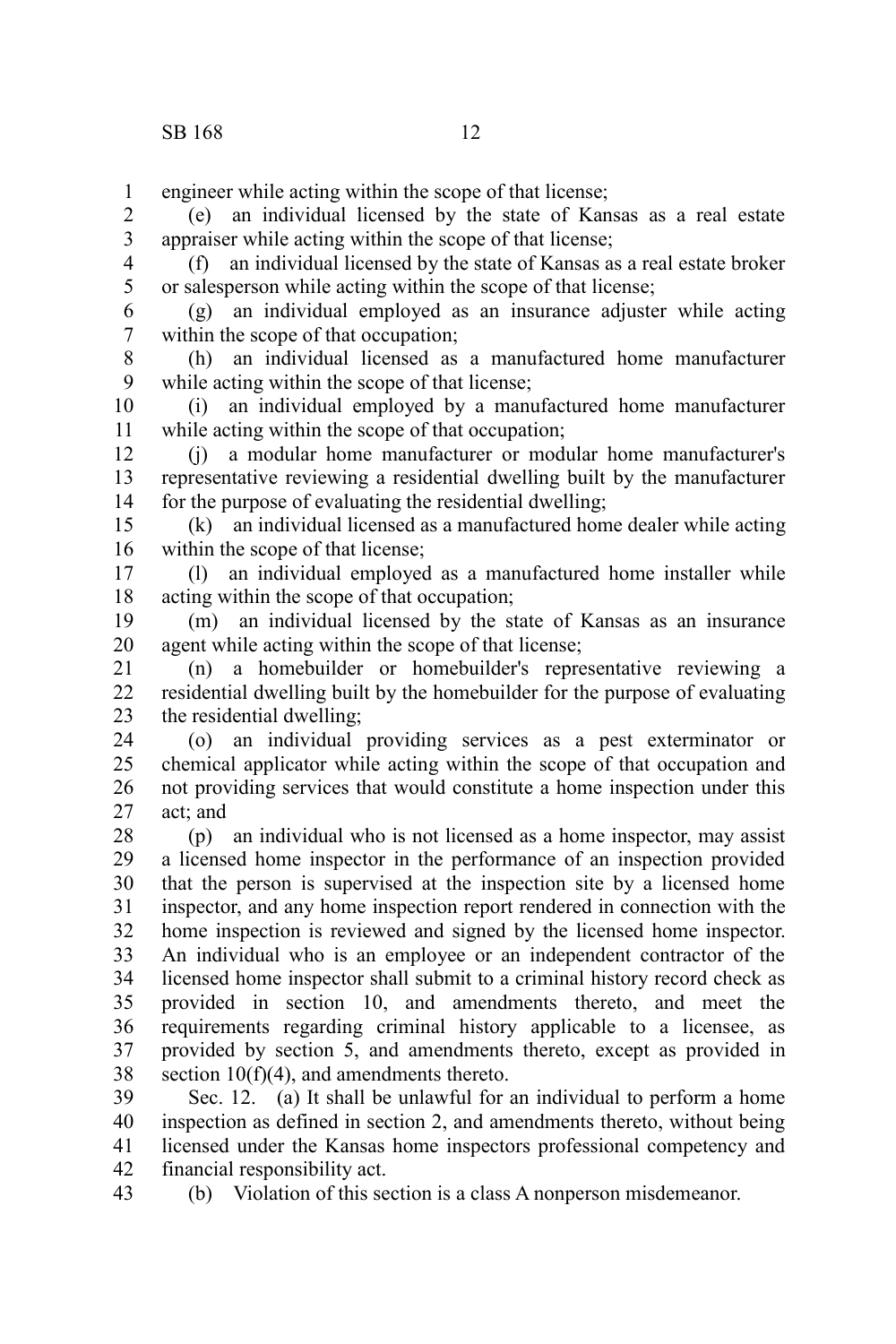Sec. 13. (a) It is the duty of all home inspectors licensed under this act to conduct home inspections with the degree of care that a reasonably prudent home inspector would exercise under the circumstances. 1 2 3

4 5

(b) All home inspections shall be conducted according to a standard of practice and a code of ethics approved by the board.

(c) No licensed home inspector may include, as a term or condition in an agreement to conduct a home inspection, any provision that disclaims the liability for any errors and omissions that may arise during a home inspection, or limits the amount of damages for liability for any errors and omissions that may arise during a home inspection to less than \$2,000 in the aggregate for each home inspection. Any term or condition or limitation setting the amount of damages for liability for any errors and omissions that may arise during a home inspection at an amount greater than \$2,000 must be provided to the customer in writing to be in effect. 6 7 8 9 10 11 12 13 14

(d) An action to recover damages for any act or omission of a licensed home inspector relating to a home inspection or a home inspection report must be brought not more than 12 months from the date the home inspection was performed and may be initiated only by the client for whom the home inspection or the home inspection report was made. 15 16 17 18 19

(e) In any action to recover damages for any error or omission of a licensed home inspector relating to a home inspection or home inspection report, a licensed home inspector is liable for any errors and omissions that may arise during a home inspection in an amount not to exceed \$2,000 in the aggregate for each home inspection, or to the amount in the preinspection agreement to conduct a home inspection, if greater than \$2,000 in the aggregate for each home inspection, provided that a licensed home inspector provides the client with a clear written description in the preinspection agreement of any greater limitations on the liability of the licensed home inspector for any errors and omissions that may arise during the home inspection. 20 21 22 23 24 25 26 27 28 29 30

(f) All licensed home inspectors shall make every effort to provide the client with a written pre-inspection agreement prior to the home inspection. 31 32 33

Sec. 14. (a) No individual shall present themselves as a home inspector unless the individual has complied with the provisions of this act. Individuals who are exempt from licensure under this act, or whose actions are considered to be a home inspection under this act, may not present themselves as home inspectors or use words or titles that may reasonably be confused with the title of "home inspector" or "house inspector," unless they are licensed as a home inspector pursuant to the act. 34 35 36 37 38 39 40

(b) All contracts, correspondence, reports and other documents prepared by an individual performing home inspections under this act shall indicate the home inspector's license number, name and contact 41 42 43